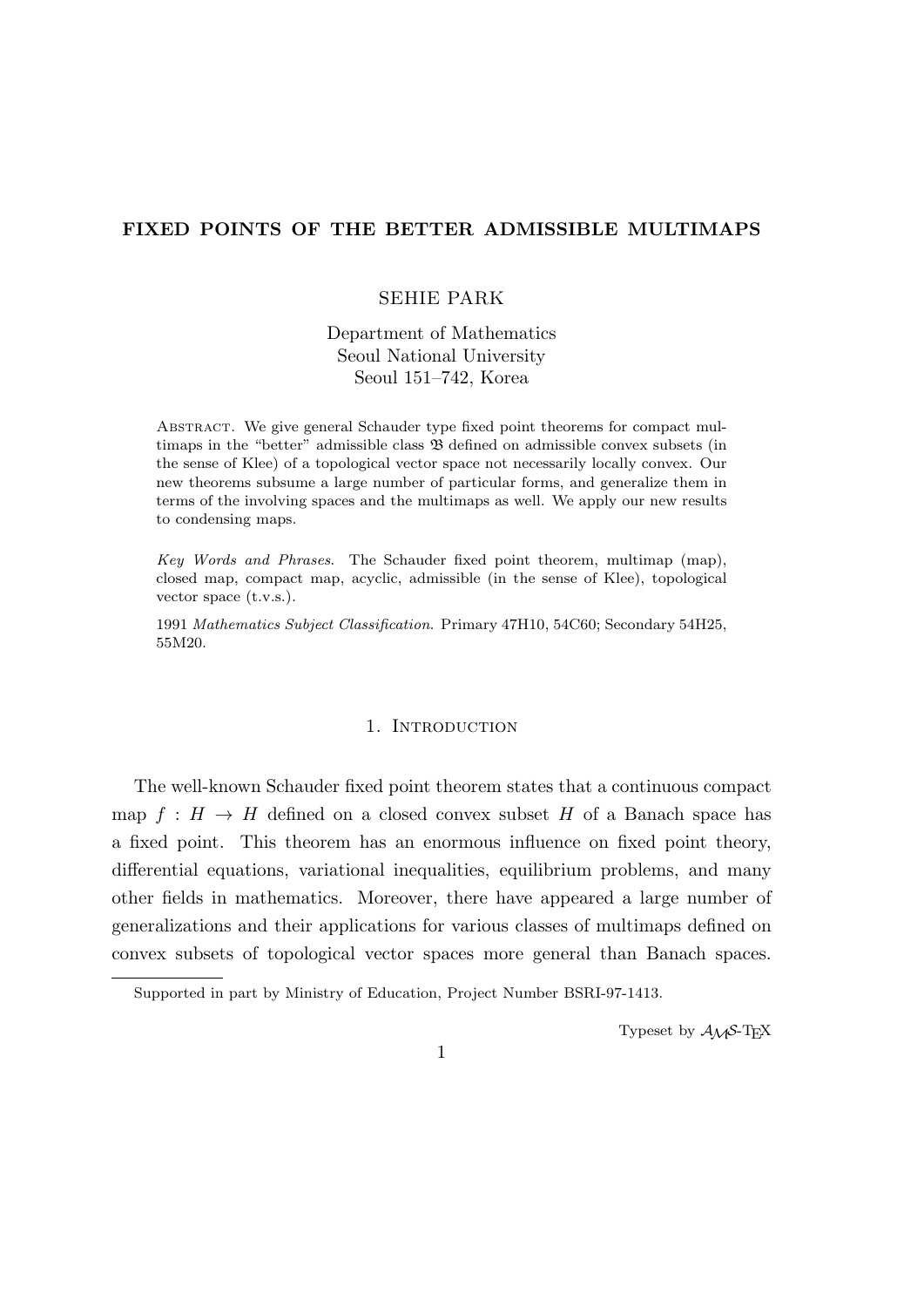Therefore, it would be desirable to present the most general result which can subsume many of generalizations of the Schauder theorem.

In this paper, we give general Schauder type fixed point theorems for compact multimaps related to the class  $\mathfrak{B}$  of "better" admissible maps (see Park [P3]) defined on admissible convex subsets (in the sense of Klee [K]) of a topological vector space which is not necessarily locally convex. Our new theorems subsume a large number of particular forms, and generalize them in terms of the involving spaces and the multimaps as well. We apply our new results to condensing maps.

Further details on our study will be appearing in our forthcoming works.

### 2. Fixed points of compact maps

A *multimap* or *map*  $T: X \to Y$  is a function from X into the power set of Y with nonempty values, and  $x \in T^{-1}(y)$  if and only if  $y \in T(x)$ .

For topological spaces *X* and *Y*, a map  $T : X \rightarrow Y$  is said to be *closed* if its graph  $\text{Gr}(T) = \{(x, y) : x \in X, y \in T(x)\}\$ is closed in  $X \times Y$ , and *compact* if the closure  $\overline{T(X)}$  of its range  $T(X)$  is compact in *Y*.

A map  $T: X \to Y$  is said to be *upper semicontinuous* (u.s.c.) if for each closed set  $B \subset Y$ , the set  $T^{-}(B) = \{x \in X : T(x) \cap B \neq \emptyset\}$  is a closed subset of X; *lower semicontinuous* (l.s.c.) if for each open set  $B \subset Y$ , the set  $T^{-}(B)$  is open; and *continuous* if it is u.s.c. and l.s.c. Note that every u.s.c. map *T* with closed values is closed.

Throughout this paper, t.v.s. means Hausdorff topological vector spaces, and co denotes the convex hull.

A nonempty subset *X* of a t.v.s. *E* is said to be *admissible* (in the sense of Klee [K]) provided that, for every compact subset *A* of *X* and every neighborhood *V* of the origin 0 of *E*, there exists a continuous map  $h : A \to X$  such that  $x - h(x) \in V$ for all  $x \in A$  and  $h(A)$  is contained in a finite dimensional subspace L of E.

Note that every nonempty convex subset of a locally convex t.v.s. is admissible. Other examples of admissible t.v.s. are  $l^p$ ,  $L^p$ , the Hardy spaces  $H^p$  for  $0 <$  $p < 1$ , the space  $S(0, 1)$  of equivalence classes of measurable functions on [0, 1], certain Orlicz spaces, ultrabarrelled t.v.s. admitting Schauder basis, and others.

2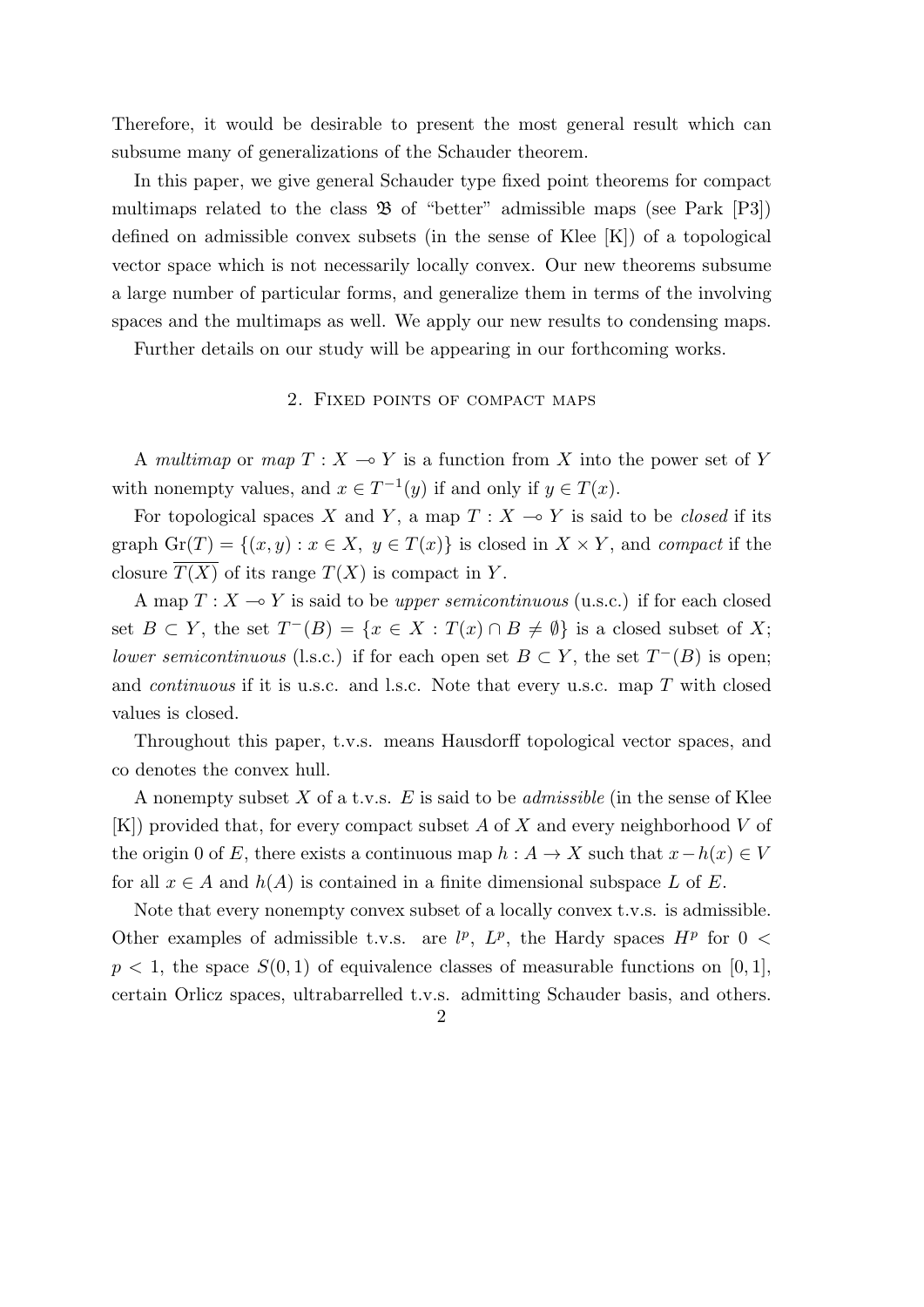Moreover, any locally convex subset of an *F*-normable t.v.s. and any compact convex locally convex subset of a t.v.s. is admissible. Note that an example of a nonadmissible nonconvex compact subset of the Hilbert space  $l^2$  is known. For details, see Hadžić  $[H]$ , Weber  $[W]$ , and references therein.

Let *X* be a nonempty convex subset of a t.v.s. *E* and *Y* a topological space. A *polytope P* in *X* is any convex hull of a nonempty finite subset of *X*; or a nonempty compact convex subset of *X* contained in a finite dimensional subspace of *E*.

We define the *"better" admissible class*  $\mathfrak{B}$  of multimaps defined on *X* as follows:

 $F \in \mathfrak{B}(X, Y) \Longleftrightarrow F : X \to Y$  is a map such that for any polytope *P* in *X* and any continuous map  $f: F(P) \to P$ ,  $f(F|_P): P \to P$  has a fixed point.

Subclasses of  $\mathfrak{B}$  are classes of continuous functions  $\mathbb{C}$ , the Kakutani maps  $\mathbb K$ (with convex values and codomains are convex spaces), the Aronszajn maps M (with  $R_\delta$  values), the acyclic maps V (with acyclic values), the Powers maps  $V_c$ (finite composites of acyclic maps), the O'Neill maps N (continuous with values of one or *m* acyclic components, where *m* is fixed), the approachable maps A (whose domains and codomains are subsets of t.v.s.), admissible maps of Górniewicz, permissible maps of Dzedzej, the class  $\mathbb{K}_c^+$  of Lassonde, the class  $\mathbb{V}_c^+$  of Park *et al*., approximable maps of Ben-El-Mechaiekh and Idizk, and many others. Those subclasses are all examples of the admissible class  $\mathfrak{A}_{c}^{\kappa}$ ; see Park [P1-4], Park and Kim [PK1-3]. Some examples of maps in  $\mathfrak{B}$  not belonging to  $\mathfrak{A}_{c}^{\kappa}$  were given recently by Park [P5].

We define another class of multimaps containing  $\mathfrak{B}(X,Y)$  as follows:

 $F \in \mathfrak{B}^{\sigma}(X, Y) \Longleftrightarrow F : X \multimap Y$  is a map such that for any *σ*-compact convex subset *K* of *X*, there is a closed map  $\Gamma \in \mathfrak{B}(K, Y)$  such that  $\Gamma x \subset F x$  for each *x ∈ K*.

Note that the classes  $\mathbb{K}_c^+$ ,  $\mathbb{V}_c^+$  and  $\mathfrak{A}_c^{\sigma}$  are examples of  $\mathfrak{B}^{\sigma}$ ; see Park [P1-3], Park and Kim [PK1-3].

The following is our new fixed point theorem: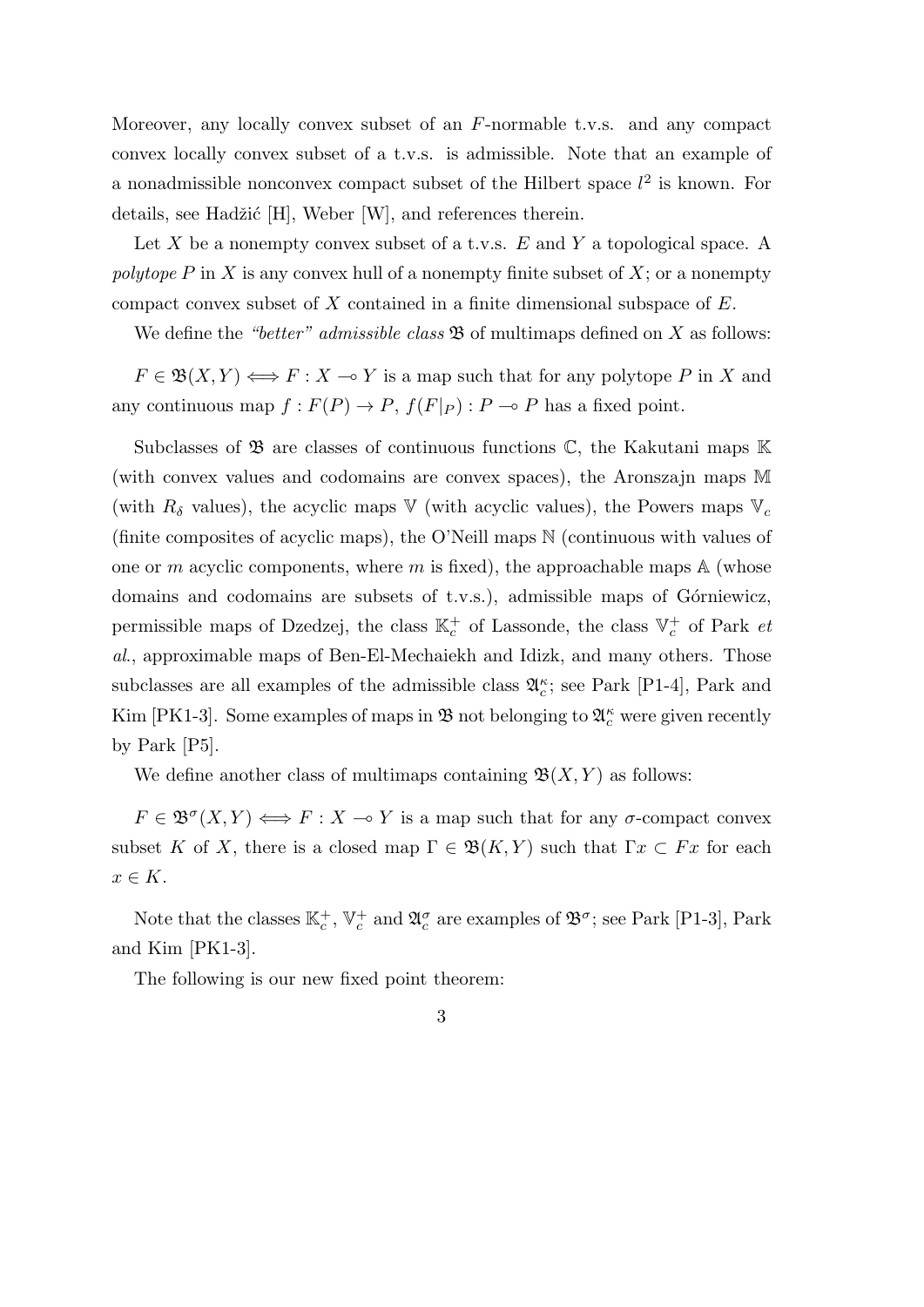**Theorem 1.** *Let E be a t.v.s. and X an admissible convex subset of E. Then any closed compact map*  $F \in \mathfrak{B}(X,X)$  *has a fixed point.* 

*Proof.* Let  $V$  be a fundamental system of neighborhoods of the origin 0 of  $E$ . Since *F* is closed and compact, it is sufficient to show that for any  $V \in V$ , there exists an  $x_V \in X$  such that  $(x_V + V) \cap F(x_V) \neq \emptyset$ .

Since  $F(X)$  is a compact subset of the admissible subset X, there exist a continuous map  $h: \overline{F(X)} \to X$  and a finite dimensional subspace L of E such that *x* − *h*(*x*)  $\in$  *V* for all *x*  $\in$   $\overline{F(X)}$  and  $h(\overline{F(X)}) \subset L \cap X$ . Let  $M := h(\overline{F(X)})$ . Then *M* is a compact subset of *L* and hence  $P := \text{co } M$  is a compact convex subset of  $L \cap X$ . Note that  $h: \overline{F(X)} \to P$  and  $F|_P: P \to \overline{F(X)}$ . Since  $F \in \mathfrak{B}(X,X)$ , the composite  $h(F|_P)$  has a fixed point  $x_V \in P$ ; that is,  $x_V \in hF(x_V)$  and hence  $x_V = h(y)$  for some  $y \in F(x_V)$ . Since  $y-h(y) \in V$ , we have  $y \in h(y)+V = x_V+V$ . Therefore,  $(x_V + V) \cap F(x_V) \neq \emptyset$ . This completes our proof.

From Theorem 1, we have the following:

**Theorem 2.** *Let X be an admissible convex subset of a t.v.s. E. Then any compact map*  $F \in \mathfrak{B}^{\sigma}(X,X)$  *has a fixed point.* 

*Proof.* Let  $K = \text{co }\overline{F(X)}$ . Then  $K \subset X$  since  $\overline{F(X)} \subset X$  and X is convex. It is well-known that *K* is  $\sigma$ -compact. Since  $F \in \mathfrak{B}^{\sigma}(X,X)$ , there exists a closed map  $\Gamma \in \mathfrak{B}(K,K)$  such that  $\Gamma x \subset F x$  for all  $x \in K$ . Since  $\Gamma$  is compact and K is an admissible convex subset of *E*, by Theorem 1,  $\Gamma$  has a fixed point  $x_0 \in K$ ; that is,  $x_0 \in \Gamma x_0 \subset F x_0$ . This completes our proof.

It should be noted that, in Theorems 1 and 2, the admissibility of *X* can be replaced by that of  $\overline{F(X)}$ .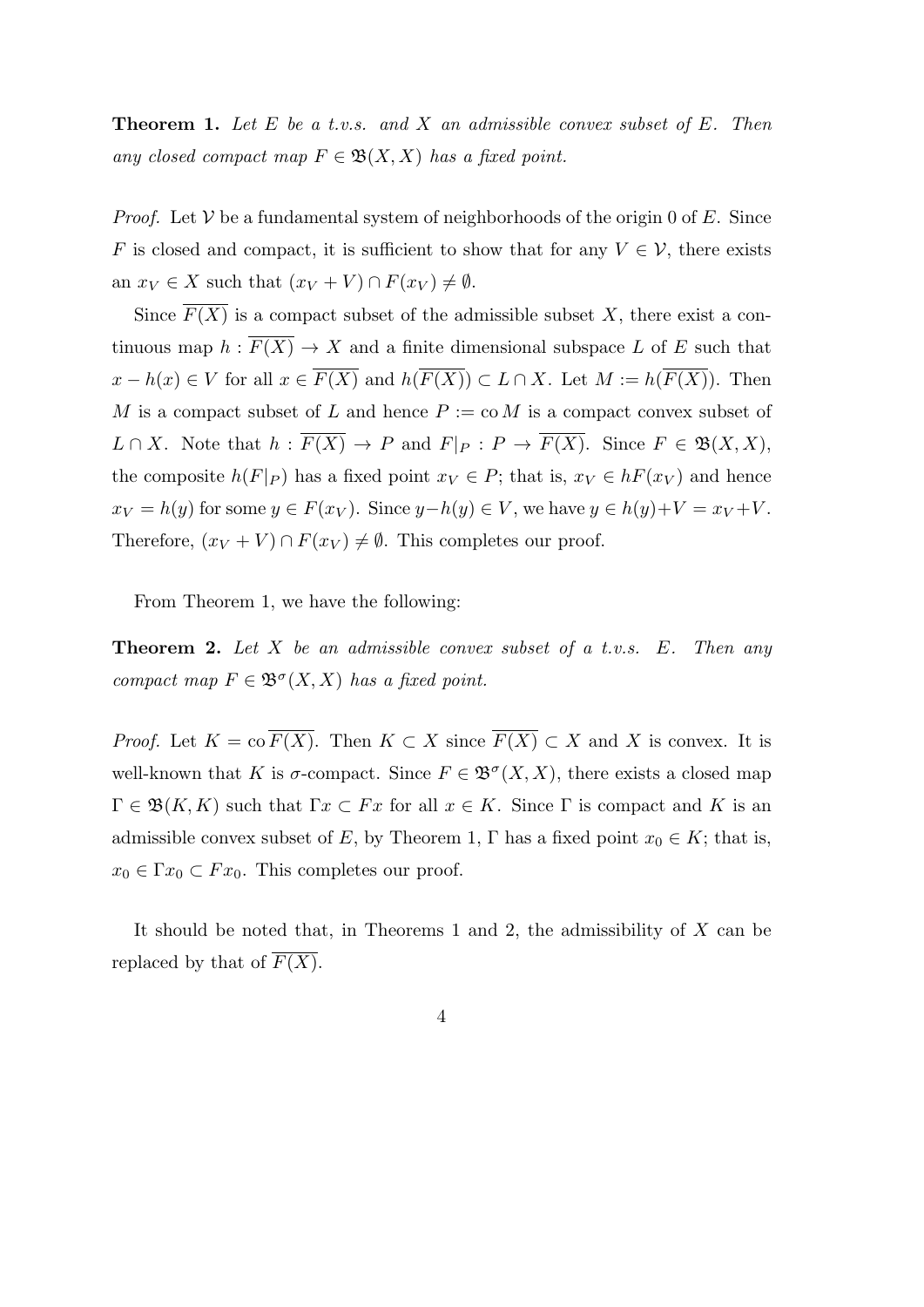#### 3. Fixed points of condensing maps

In this section, we deduce two new theorems on condensing maps.

Let *E* be a t.v.s. and *C* a lattice with a least element, which is denoted by 0. A function  $\Phi: 2^E \to C$  is called a *measure of noncompactness* on *E* provided that the following conditions hold for any  $X, Y \in 2^E$ :

- (1)  $\Phi(X) = 0$  if and only if X is relatively compact;
- (2)  $\Phi(\overline{co} X) = \Phi(X)$ ; and
- $(3) \Phi(X \cup Y) = \max{\Phi(X), \Phi(Y)}.$

It follows that  $X \subset Y$  implies  $\Phi(X) \leq \Phi(Y)$ .

The above notion is a generalization of the set-measure *γ* and the ball-measure *χ* of noncompactness defined in terms of a family of seminorms or a norm.

For  $X \subset E$ , a map  $T : X \to E$  is said to be  $\Phi$ -*condensing* provided that if  $A \subset X$  and  $\Phi(A) \leq \Phi(T(A))$ , then *A* is relatively compact; that is,  $\Phi(A) = 0$ .

From now on, we assume that  $\Phi$  is a measure of noncompactness on the given t.v.s. *E* if necessary.

Note that each map defined on a compact set is Φ-condensing. If *E* is locally convex, then a compact map  $T : X \to E$  is  $\gamma$ - or *χ*-condensing whenever X is complete or *E* is quasi-complete.

The following is well-known :

**Lemma.** Let *X* be a nonempty closed convex subset of a t.v.s. E and  $T: X \to X$ *a* Φ*-condensing map. Then there exists a nonempty compact convex subset K of*  $X$  *such that*  $T(K) \subset K$ *.* 

From Theorem 1 and Lemma, we have the following:

**Theorem 3.** *Let X be an admissible closed convex subset of a t.v.s. E. Then any closed*  $\Phi$ *-condensing map*  $F \in \mathfrak{B}(X,X)$  *has a fixed point.* 

*Proof.* By Lemma, there is a nonempty compact convex subset *K* of *X* such that *F*(*K*) ⊂ *K*. It is easy to check that  $F|_K$  ∈  $\mathfrak{B}(K,K)$  and  $F|_K$  is closed. Therefore, by Theorem 1,  $F|_K$  has a fixed point. This completes our proof.

We define one more class of multimaps as follows: